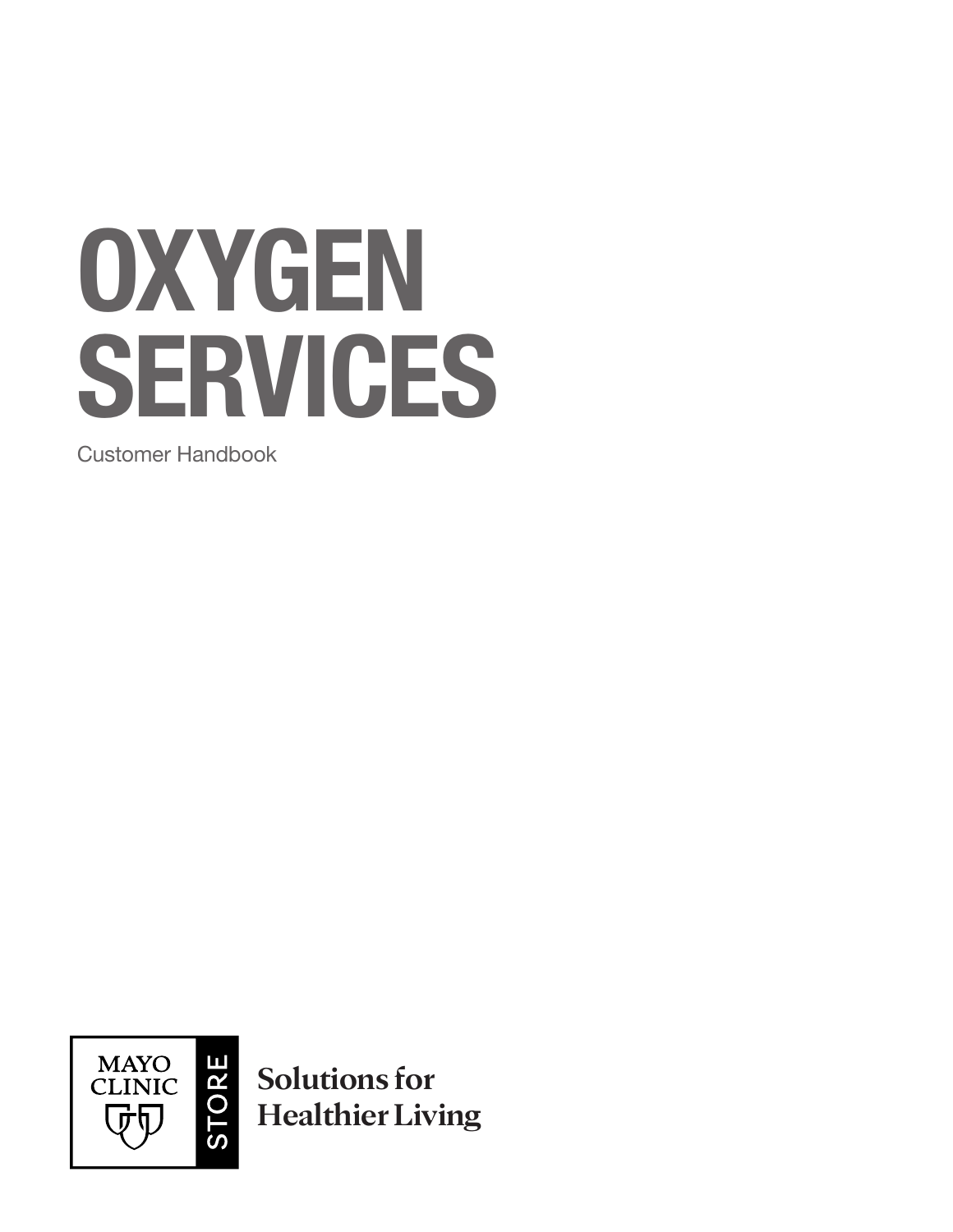## Patient Responsibilities

- Mayo Clinic Store wants you to receive the best possible care. We want you to have an active role in planning your care. You have specific responsibilities that will help make your care as safe and effective as possible.
- Provide accurate and complete information in regards to any changes to your personal information such as address, phone number, and insurance information prior to the change or immediately thereafter. I understand the Mayo Clinic Store may contract with another home oxygen provider to provide service if I move outside of their service area or I may be required to bring my equipment back to the Mayo Clinic Store for service.
- Provide accurate and complete information about your health, including current conditions, past illness, medications and other health–related issues even if they are not related to your health condition.
- Inform Mayo Clinic Store if your needs change (for example if your oxygen needs increase from 1 liter to 2 liters per minute), wish to cancel service or no longer need rental equipment.
- Report any risks in your care. (i.e., physical environmental hazards)
- Report changes in your condition including hospitalizations or if you are receiving skilled nursing care.
- Notify agency when discharged from the hospital.
- Ask questions if you do not understand your care, treatment or services, or therapeutic value or purpose of the medical equipment the Mayo Clinic Store is providing.
- Inform the care provider if you feel you are unable to follow the proposed plan of care or course of treatment. The care provider will make every effort to adapt the plan to your specific needs and limitations. When adaptations are not recommended you will be informed of consequences of the care, treatment and service alternatives and not following the proposed plan of care.
- Communicate to your provider or Mayo Clinic Store staff what your needs are and if needs are not met (i.e., if equipment is not meeting your needs).
- Comply with mutually agreed upon plan and accept consequences of noncompliance.
- Treat Mayo Clinic Store staff and property in a respectful manner.
- Follow the organizations' rules and regulations (i.e., no smoking in a home where oxygen is being provided)
- Promptly meet any financial obligation agreed to with the organization.
- Inform Mayo Clinic Store if you wish to cancel service.
- Comply with physician's instruction and equipment instructions.
- Make a conscious effort to properly care for the rental equipment, to review the instructions and safety information supplied with the equipment.
- Equipment will be delivered in good working order and will be returned in the same condition it was delivered. If the equipment should be damaged or not in good working order and repair when returned, with the exception of ordinary wear and tear, the customer shall pay the cost of repairing the equipment. In case of destruction or loss, the customer will be charged retail (replacement) value of equipment.
- Promptly report to Mayo Clinic Store any malfunctions or defects in rental equipment so that repair and/or replacement can be arranged.
- Provide Mayo Clinic Store staff access to all rental equipment for repair/replacement, maintenance and/ or pickup of the equipment. Keep the equipment in customer's possession and at the address to which it was delivered unless otherwise authorized. If traveling with equipment out of the geographical area that Mayo Clinic Store provides service to, it is the customer's responsibility to arrange for services from a provider in the area they are traveling to. Mayo Clinic Store is not able to service equipment or make deliveries outside of the service area.
- Mayo Clinic Store and/or employees will not be held liable for any damages incurred while delivering or removing the equipment at the customer's place of residence.
- The customer will not hold Mayo Clinic Store and/or employees liable for any injuries or damages resulting in the use of the rental equipment.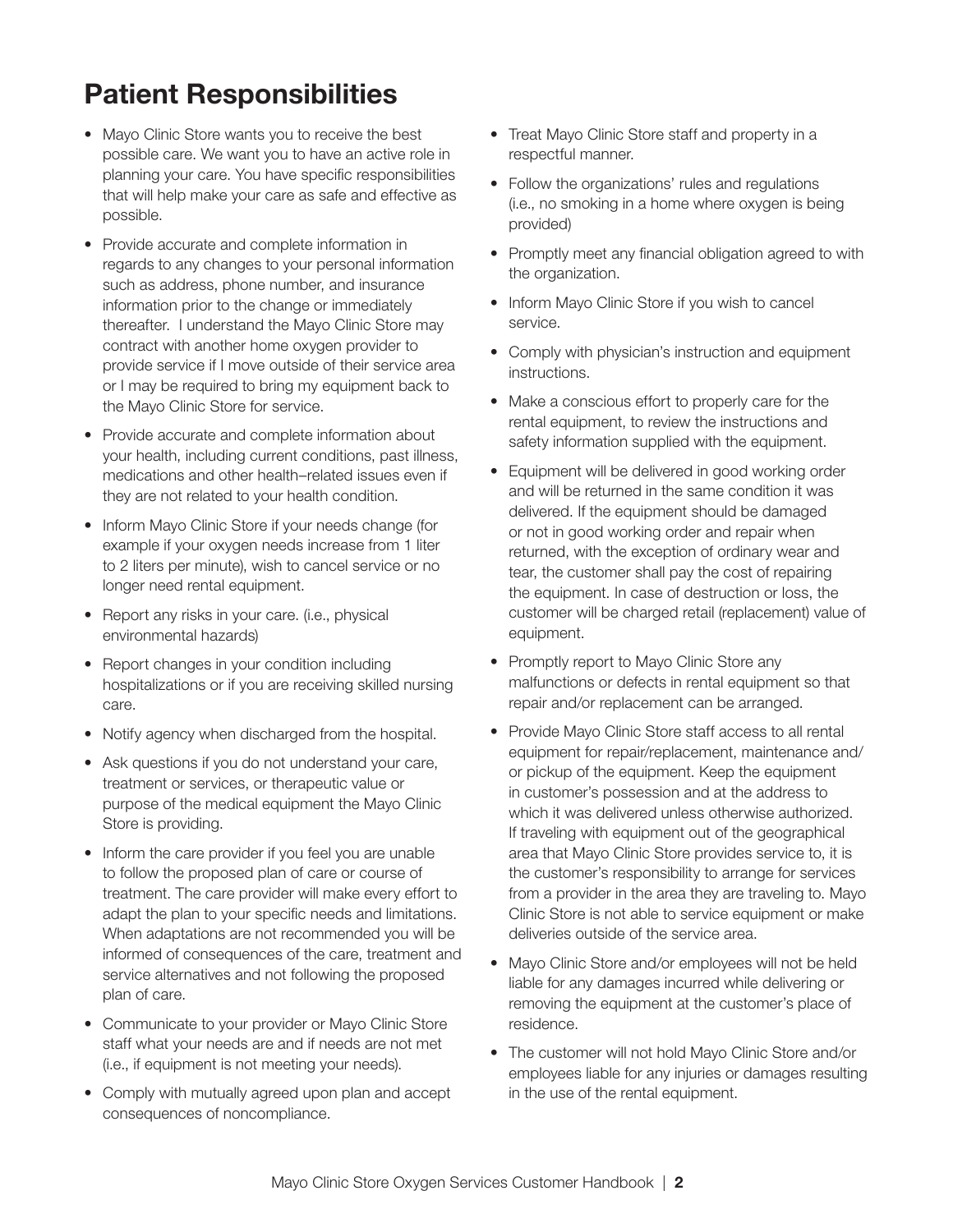#### General Information When Using Oxygen

- You have been prescribed Home Oxygen Therapy. This may be prescribed for temporarily use after an illness or for a longer duration.
- Your health care provider has prescribed supplemental oxygen therapy. Breathing supplemental oxygen increases the amount of oxygen in your blood. Even though using supplemental oxygen may mean a change in your lifestyle, it may allow you to feel better and lead a more active life. This may help reduce shortness of breath and prevent other health complications.
- Oxygen is a tasteless, colorless, odorless gas that makes up about 21 percent of the air you breathe. Inhaled through the nose or mouth, oxygen eventually reaches the air sacs in the lungs (alveoli), it then enters the bloodstream and is carried to all parts of your body.
- If you have a low level of oxygen in your blood (hypoxemia), you may have breathing troubles, exercising difficulties, headaches, fatigue, memory

#### Rental Information

- The Mayo Clinic Store will provide oxygen equipment for you to use according to orders from your provider and meeting any insurance requirements for coverage. This equipment and oxygen contents are billed monthly. You may be financially responsible for any charges not paid by insurance coverage, copays or deductibles.
- The Mayo Clinic Store retains ownership of all rental home oxygen equipment.
- Contact your Mayo Clinic Store right away if you change address, leave on vacation, start hospice service or transfer to a nursing home.
- For Medicare beneficiaries, the Mayo Clinic Store warranties the rental equipment for five years. Any equipment found to be malfunctioning will be replaced with similar quality equipment at no additional charge. After this initial five-year period, a new five-year warranty and billing cycle begins.

loss, depression or confusion. Some people have no symptoms, but may still need supplemental oxygen.

- Your prescription for supplemental oxygen will indicate;
	- A rate of oxygen flow (flow rate) listed as liters per minute (LPM). The prescribed flow rate may vary for different activities (for example, during sleep, at rest or with exercise).
	- How long and when to use the supplemental oxygen each day (for example, with exercise, during sleep, or a specific number of hours).
- Depending on your condition, you may need oxygen all the time or only when you exercise or sleep.
- Report any side effects or other issues to your provider and the Mayo Clinic Store.
- Used as prescribed, oxygen is not addictive and is generally not associated with any unpleasant side effects; not using oxygen as prescribed can be harmful.
- You are responsible for any charges that may occur due to damaged rental equipment.
- Mayo Clinic Store requires you to provide a credit card on file to dispense any rental equipment.
- You are responsible for the safe use of the oxygen equipment.
- Mayo Clinic Store reserves the right to refuse or discontinue services at any time.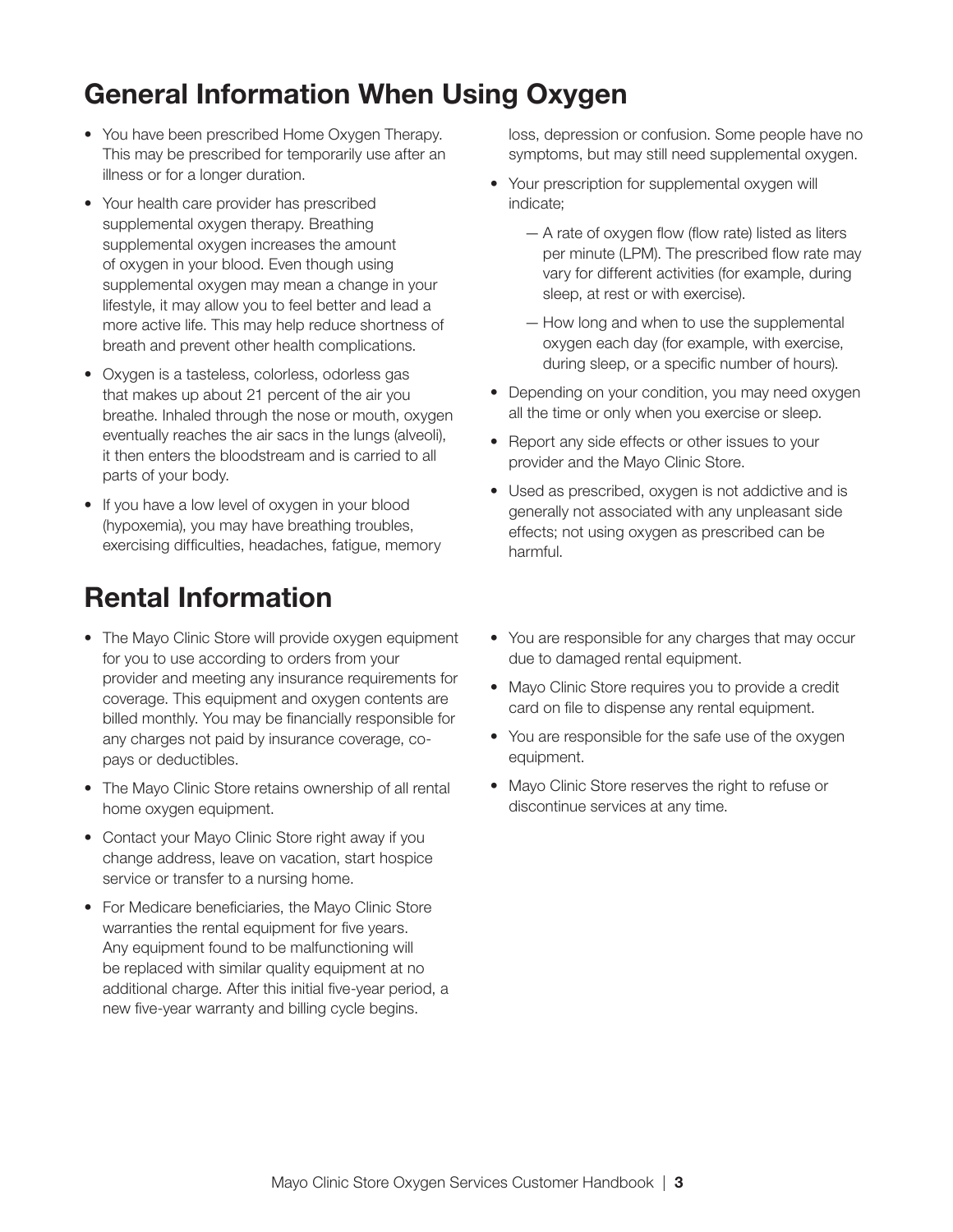### Oxygen Safety

It is important to understand the risks associated with using oxygen in the home. Whenever oxygen gas is introduced to heat sources, such as cigarettes or open flame, oxygen can create a fire and lifethreatening situations.

- Oxygen is non-flammable, but supports combustion.
- Never smoke or allow the oxygen to be within 10 feet of any open flames.
	- This could include: candles, gas range/oven, furnace etc.
	- Do not allow anyone to smoke in the home where the oxygen is used.
- "Oxygen in use" sign will be provided and should be visible from entry of home.
- Do not use oil/petroleum based products anywhere near the oxygen.
- Do not allow untrained persons or children to adjust oxygen equipment.
- Do not allow others to use your prescribed oxygen equipment.
- Never change your prescribed flow rate without first checking with your doctor or hospice nurse.
- Oxygen carrying bag is for use with oxygen cylinder only. Do not carry other items in bag. Do not store flammable materials or materials that may cause a spark or flame.
- If you are not safe with the oxygen (smoking, for example) or if conditions become dangerous for staff members, the Mayo Clinic Store reserves the right to refuse oxygen services.
- Your medical provider will be notified of any safety issues. Your medical provider may choose to stop your oxygen service due to non-compliance with the above recommendations.
- Inform your local emergency responders (such as the police and fire department) that you use oxygen; this can help them better help you in an emergency.
- Change nasal cannula every 2 weeks or as recommended, this also applies for tracheostomy masks.
- If you have a dry nose, do not use petroleum based products. Use water-based products.
	- Examples of what to use: Roezit, KY-Jelly, saline spray, etc…
- All patients with continuous rental equipment will have their equipment reassessed every 12-24 months by Mayo Clinic Store staff.

| The following are concerns about using oxygen                                              |                                                                     |  |  |
|--------------------------------------------------------------------------------------------|---------------------------------------------------------------------|--|--|
| <b>Concern</b>                                                                             | <b>Corrective Action</b>                                            |  |  |
| Patient, caregiver, or both smoke.                                                         | No smoking. Smoking in the presence of oxygen is very<br>dangerous. |  |  |
| Gas appliances are in use (e.g., stove, water heater).                                     | Do not use oxygen within 10 feet of an open flame.                  |  |  |
| Open flames are present (e.g., candles, barbecue,<br>fireplace usage, wood burning stove). | Do not use oxygen within 10 feet of an open flame.                  |  |  |
| No working fire extinguisher.                                                              | Obtain fire extinguisher.                                           |  |  |
| No functioning smoke detector(s).                                                          | Obtain smoke detectors. Replace batteries when<br>needed.           |  |  |
| No functioning carbon monoxide detector(s).                                                | Obtain carbon monoxide detectors. Replace batteries<br>when needed. |  |  |
| No fire safety plan.                                                                       | Create a fire safety plan.                                          |  |  |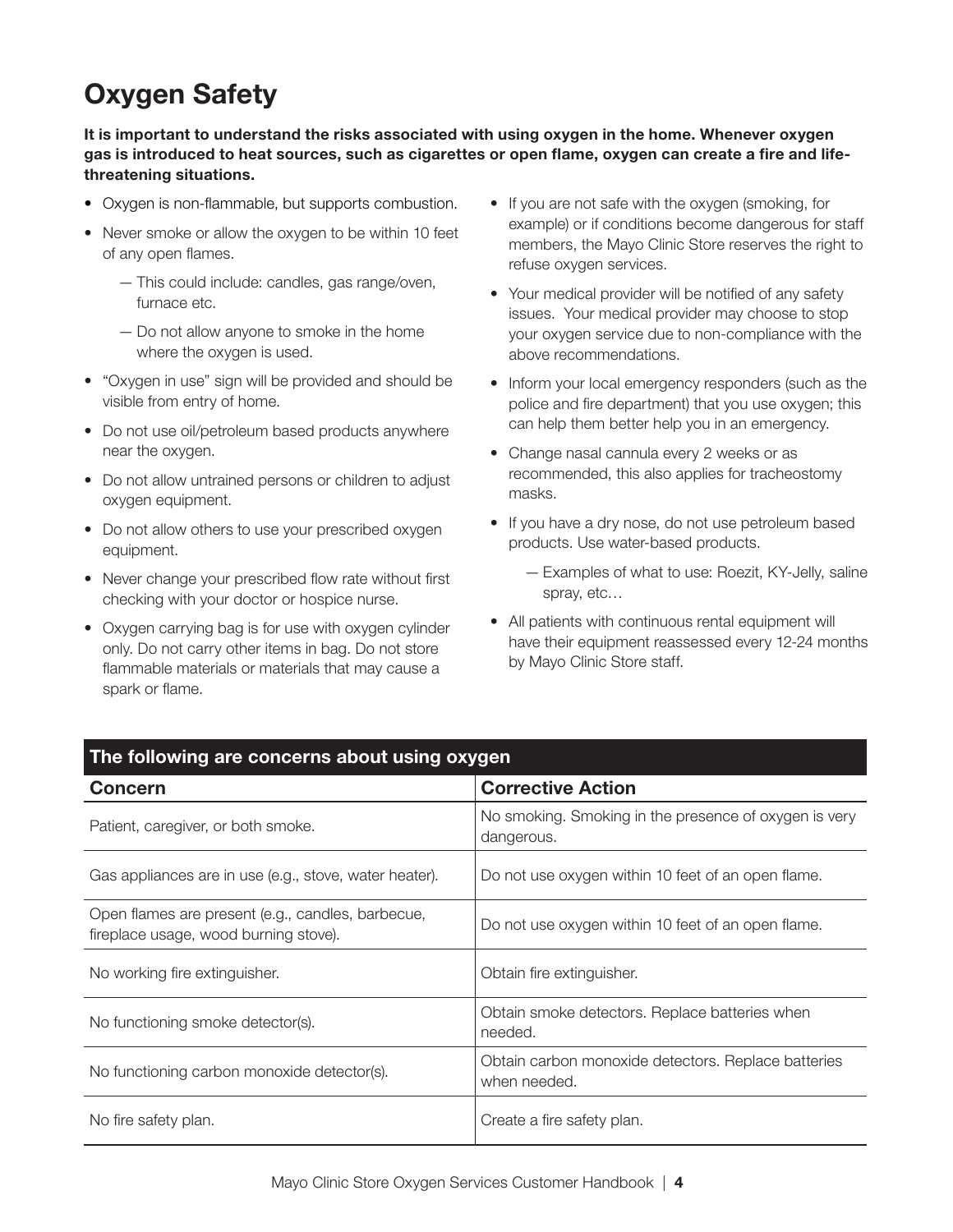### Oxygen Concentrator

- Always keep the concentrator in a ventilated area with at least 12 inches of clearance.
- Once a week the filter/intake of the concentrator should be cleaned or vacuumed.
	- To clean filter: Wash with soap and water and allow to dry before replacing.
- Check the concentrator daily to make sure the equipment is working properly.
	- Make sure the appropriate lights are displayed as well as correct oxygen liter flow in use.
- Oxygen tubing should never be longer than 50 feet. (Tubing over 50 feet may limit oxygen flow).
- Notify your electric company that equipment is being used in your home. This may prevent discontinuation of service during peak use times. Also, in the event of a power failure, your home will be on a priority list to get service back.

### Portable Oxygen

- Do not leave oxygen equipment on when not in use.
- Store cylinders in a well-ventilated area, do not store in a closet.
- Keep cylinders away from heat, for every degree over 70˚ F, the tank will increase by 5 psi.
- Keep cylinders secured in a rack or laying down in a safe place.
- Do not abuse or handle oxygen cylinders roughly.

## Emergency Back-up Oxygen

• Mayo Clinic Store will provide an emergency oxygen backup system to ensure that there is a minimum supply of oxygen to use until the concentrator can be exchanged or until electrical power is restored.

# Traveling With Oxygen

- Never transport cylinders in the trunk or rear of your vehicle (backseat is okay).
- Always secure cylinders so they do not roll around.
- When the temp outside is above 70° F, please allow for proper ventilation.
- If a problem arises with the equipment, never attempt to make repairs or adjustments.
- Use electrical outlets that are adequate for the equipment; avoid extension cords.
- Persons who have not read the operating instructions should not operate the equipment.
- If an alarm sounds, use troubleshooting guide provided. If needed, use backup system and/or call 24/7 on call.
- If a PAP is prescribed, device should be turned on before adding oxygen to prevent possible electrical issues or fire.
- If a humidifier is prescribed, it should be emptied and refilled daily, cleaned twice a week and replaced monthly.
- Patients are required to provide Mayo Clinic Store a 48 hour notice for delivery. No deliveries on weekends or after hours. Delivery times may vary based upon route schedule, no guarantied time frames. Patient, or other individual, must be present to receive delivery.
- Patients must contact Mayo Clinic Store if they request tanks to be delivered.
- Emergency oxygen backup system is to be used in an emergency only.
- Payment to refill your emergency oxygen backup system if it is used for non-emergency purposes may be required.
- If you are planning on making long distance travel, please contact your oxygen provider as soon as you have made traveling arrangements.
- Keep a copy of your prescription for reference; always keep a copy with you when traveling.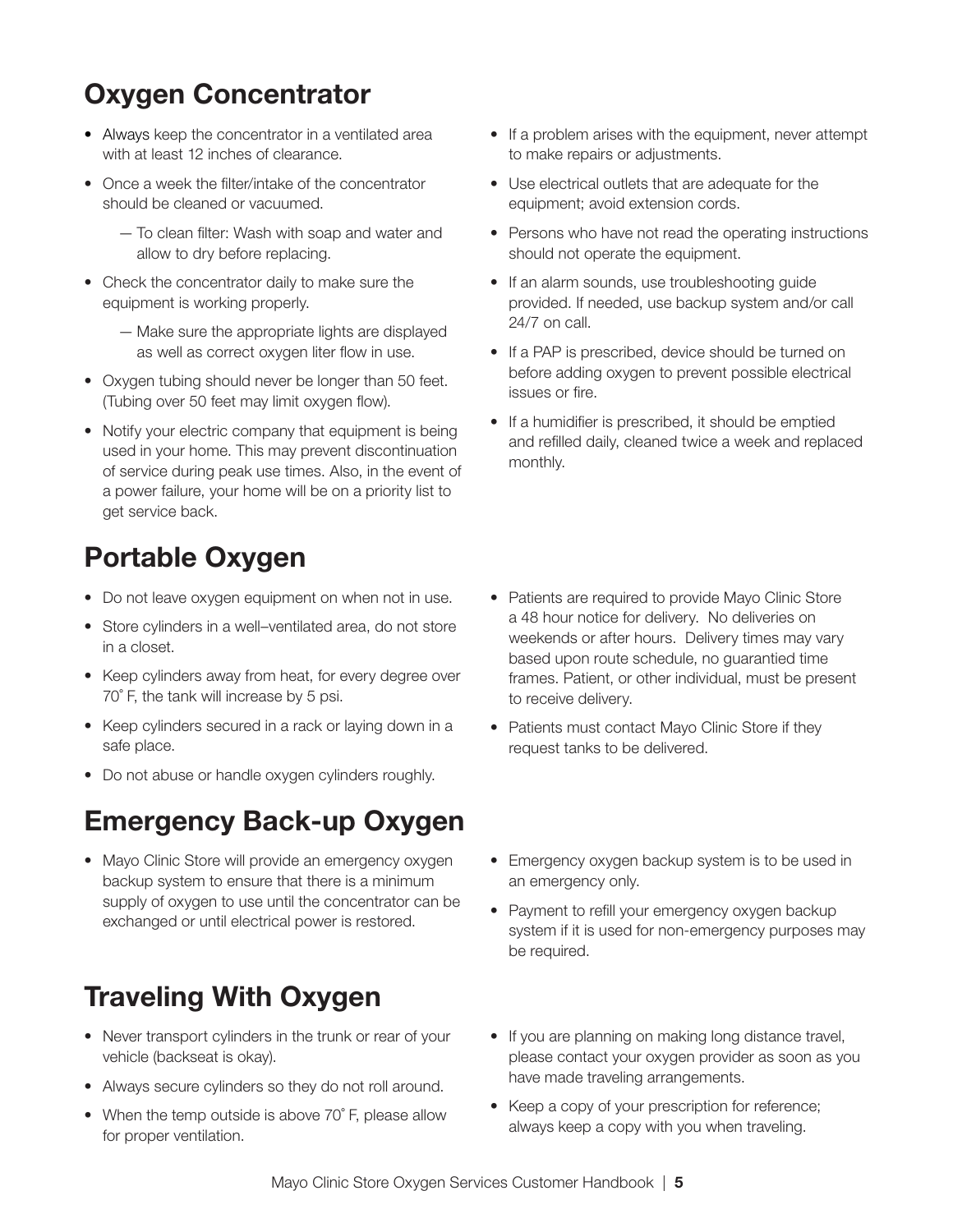#### Oxygen Cylinder Duration Chart *This chart is intended to be used only as a guide.*

| Pediatric                                                             |                |     | <b>Use Times (Shown In Hours)</b> |               |      |                |             |      |
|-----------------------------------------------------------------------|----------------|-----|-----------------------------------|---------------|------|----------------|-------------|------|
| Flow Rate:                                                            | 1/32 (0.03125) |     | 1/16 (0.0625)                     | $1/8$ (0.125) |      | $1/4$ (0.25)   | $1/2$ (0.5) |      |
| E (2000 PSI)                                                          |                |     |                                   |               |      |                |             |      |
| <b>Continuous Flow</b>                                                | 361.6          |     | 180.8                             | 90.4          |      | 45.2           | 22.6        |      |
|                                                                       |                |     |                                   |               |      |                |             |      |
| <b>Adult</b>                                                          |                |     | <b>Use Times (Shown In Hours)</b> |               |      |                |             |      |
| Flow Rate:                                                            |                | 1.5 | 2                                 | 2.5           | 3    | $\overline{4}$ | 5           | 6    |
| B (2000 PSI)                                                          |                |     |                                   |               |      |                |             |      |
| <b>Pulse Dose</b>                                                     | 10.5           | N/A | 6.2                               | N/A           | 4.3  | 3.5            | 3           | 2.6  |
| <b>Continuous Flow</b>                                                | 2.7            | 1.8 | 1.4                               | 1.1           | 0.9  | .7             | .6          | .5   |
| D (2000 psi)                                                          |                |     |                                   |               |      |                |             |      |
| <b>Pulse Dose</b>                                                     | 27.2           | N/A | 16.1                              | N/A           | 11.1 | 9.1            | 7.7         | 6.8  |
| <b>Continuous Flow</b>                                                | 6.9            | 4.6 | 3.5                               | 2.8           | 2.3  | 1.7            | 1.4         | 1.2  |
| E (2000 PSI)                                                          |                |     |                                   |               |      |                |             |      |
| <b>Pulse Dose</b>                                                     | 43.6           | N/A | 25.8                              | N/A           | 17.7 | 14.5           | 12.3        | 10.9 |
| Continuous Flow                                                       | 11.3           | 8.5 | 5.6                               | 4.7           | 3.8  | 2.8            | 2.3         | 1.9  |
| Estimated Cylinder Duration in Hours (Based on 20 breaths per minute) |                |     |                                   |               |      |                |             |      |

*If using a 3000 PSI Oxygen cylinder add 40% to calculate duration of cylinder.*

#### Oxygen Cylinder Size and Info

| <b>Name</b>        | В  | D    | Е    |
|--------------------|----|------|------|
| Diameter (in.)     | つつ | 4.3  | 4.3  |
| Height (in.)       |    | 16.5 | 25.5 |
| Empty Weight (lb.) | っっ | 5.3  | ي /  |

#### Oxygen Humidifier Bubbler

Proper cleaning of the humidifier will prevent growth of harmful bacteria thus protecting from infection.

- 1. Detach humidifier jar from concentrator, cannula from lid and detach jar from lid.
- 2. Wash both jar and lid in warm water and liquid detergent:
	- A. Rinse thoroughly in tap water.
	- B. Mix a jar full of tap water and 1/2 cup white vinegar.
	- C. Replace lid and let soak for 20 minutes.
	- D. After the 20-minute soak, discard vinegar solution and rinse jar and lid with tap water.
	- E. Fill jar with distilled water to the fill line.
- 3. Reattach jar to concentrator and cannula to outlet on lid jar.
- 4. If using a high liter flow, tubing length greater than 25ft can restrict oxygen output.

Mayo Clinic Store Oxygen Services Customer Handbook | 6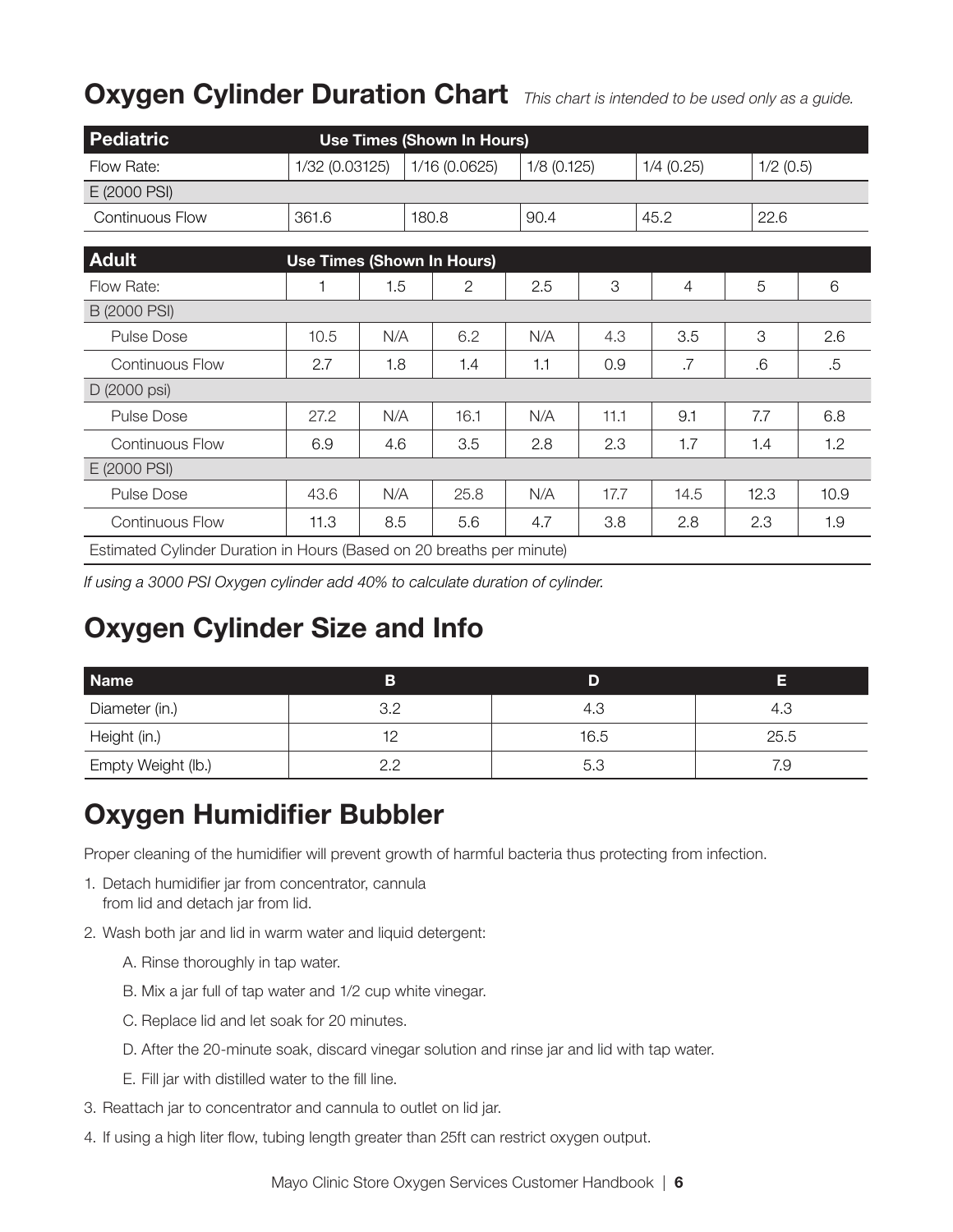

### Using Your Oxygen Regulator or Conserving Device

#### Attaching your oxygen regulator/conserving device to the cylinder

- 1. Remove plastic dust cap and plastic washer from the cylinder post.
- 2. Loosen the T-handle on the regulator.
- 3. Lower the oxygen regulator over the post of the cylinder.
- 4. Align the pins of the regulator to the holes in the cylinder post.
- 5. Hand-tighten the T-handle until the regulator is secure.

#### Using your oxygen regulator/conserving device

- 1. Open the cylinder with the wrench provided.
- 2. Check the contents gauge on the regulator.
- 3. Attach the standard nasal cannula with tubing to the regulator and to your nose and face.
- 4. Turn the flow selector knob to the correct prescription flow setting.
- 5. Breathe normally.
- 6. Consult "Oxygen Cylinder Duration Chart" for estimated usage time.
- 7. When you are finished using the oxygen regulator, turn the cylinder off by using the wrench provided and turn the flow selector/rotary selector to the "off" or "0" position.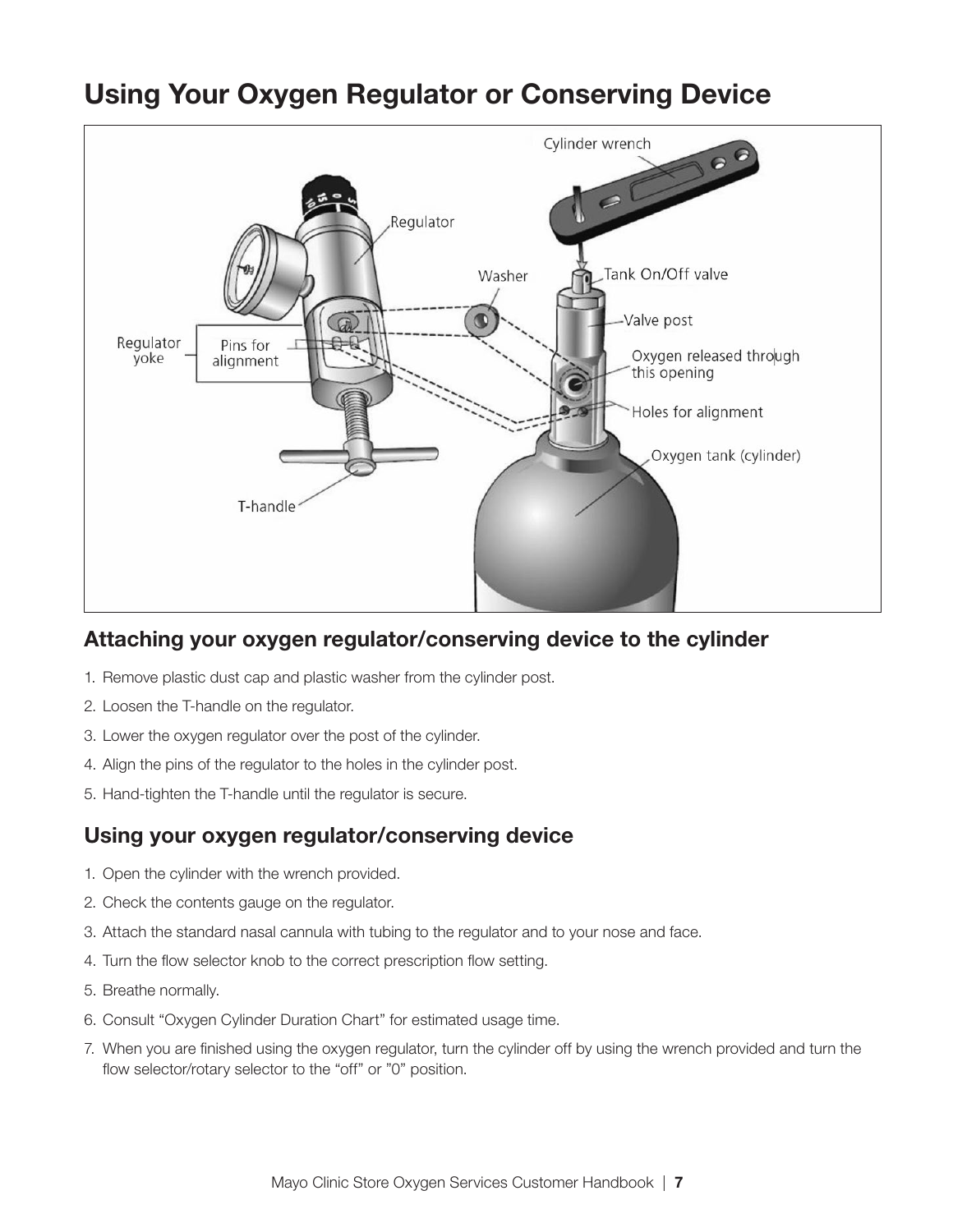## Concentrator Troubleshooting

| Problem                                                               | <b>Cause/Fault</b>                               | <b>Action</b>                                                                                                                                                        |  |
|-----------------------------------------------------------------------|--------------------------------------------------|----------------------------------------------------------------------------------------------------------------------------------------------------------------------|--|
| No oxygen seems to be<br>flowing through the system.                  | Cannula or nipple adapter                        | 1. Place the end of the cannula in a glass of water<br>and look for steady flow of bubbles. If you can see<br>the bubbles, oxygen is flowing through the tubing.     |  |
|                                                                       | (green adapter) is not<br>connected tightly      | 2. If you can't see any bubbles, check to see that<br>the cannula is connected tightly to the oxygen<br>system and that the nipple adapter is screwed on<br>tightly. |  |
|                                                                       | Tubing kinked                                    | Check tubing for bends, kinks or other obstructions.                                                                                                                 |  |
|                                                                       | Obstructed humidifier bottle                     | Disconnect the humidifier bottle. If flow is restored,<br>replace with a new humidifier.                                                                             |  |
| Unable to dial prescribed<br>flow rate.                               | Obstruction in tubing                            | Disconnect tubing. If the flow rate is restored,<br>replace with new tubing.                                                                                         |  |
|                                                                       | Obstruction in cannula                           | Disconnect cannula from tubing. If the proper flow<br>rate is restored, replace with a new cannula.                                                                  |  |
|                                                                       | Plug is not firmly in wall                       | Check plug at outlet. Push plug back into outlet.                                                                                                                    |  |
| Unit is not operating<br>(power failure alarm<br>sounds).             | Concentrator circuit breaker<br>has been set off | Shut off concentrator and then turn back on to reset<br>circuit.                                                                                                     |  |
|                                                                       | No power at wall outlet                          | Check power source (fuse or circuit breaker). Wall<br>switch that controls plug may be switched off. Try<br>another plug.                                            |  |
|                                                                       | Electrical power outage                          | Switch to back-up system until power is restored.                                                                                                                    |  |
| Temperature light/ alarm<br>is on.                                    |                                                  | Check to see that unit is not obstructed by drapes,<br>bedspread or wall.                                                                                            |  |
|                                                                       | Unit is overheated                               | Check to see if filters are clean.                                                                                                                                   |  |
|                                                                       |                                                  | Turn unit off and use the back-up system for 30<br>minutes while the concentrator is cooling. Restart<br>the concentrator.                                           |  |
| If above problem cannot be<br>resolved and for all other<br>problems. |                                                  | Change to another source of oxygen as available<br>and contact your equipment provider.                                                                              |  |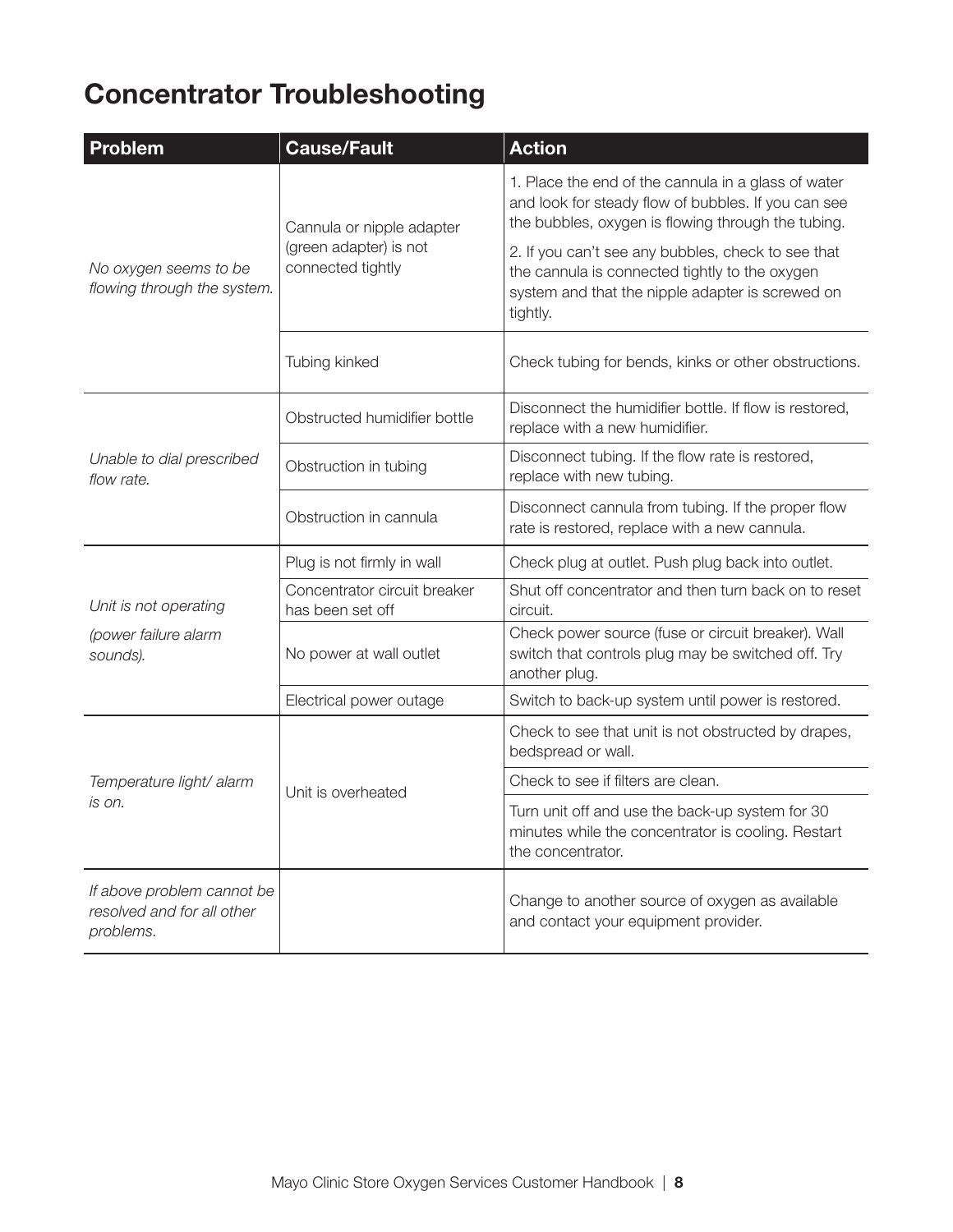## Portable Oxygen Troubleshooting

| <b>Problem</b>                                                        | <b>Cause/Fault</b>                                       | <b>Action</b>                                                                                                                    |  |
|-----------------------------------------------------------------------|----------------------------------------------------------|----------------------------------------------------------------------------------------------------------------------------------|--|
|                                                                       | <b>Empty Cylinder</b>                                    | Check pressure gauge for oxygen contents. If<br>cylinder is empty, remove the regulator and replace<br>with a new full cylinder. |  |
|                                                                       | Decreased awareness of<br>oxygen flow                    | Place cannula prongs in glass of water. If you<br>observe bubbles coming from cannula, your unit is<br>working correctly.        |  |
| No oxygen coming from                                                 | Faulty cannula                                           | Remove cannula and check for kinks or obstruction.<br>Replace with new cannula if needed.                                        |  |
| cannula.                                                              | Loose connection                                         | Check all connections, especially the humidifier<br>bottle to the regulator and the humidifier on top of<br>the jar.             |  |
|                                                                       | Plugged humidifier bottle                                | Remove the humidifier bottle. If flow is restored,<br>clean or replace with a new humidifier bottle.                             |  |
|                                                                       | Cylinder valve is closed or liter<br>control knob is OFF | Check the cylinder valve to make sure it is open.<br>Check the flow meter to make sure it is ON.                                 |  |
|                                                                       | Possible faulty regulator                                | Never attempt to take apart and fix yourself.                                                                                    |  |
| Oxygen cylinder hisses and<br>is leaking oxygen.                      | Regulator is not tightly attached                        | Turn the oxygen off. Check and tighten connection<br>between the regulator and the cylinder.                                     |  |
|                                                                       | Faulty washer                                            | Replace the washer.                                                                                                              |  |
|                                                                       | Faulty regulator                                         | Never attempt to take apart and fix yourself.                                                                                    |  |
| If above problem cannot be<br>resolved and for all other<br>problems. |                                                          | Change to another source of oxygen as available,<br>and contact your equipment provider.                                         |  |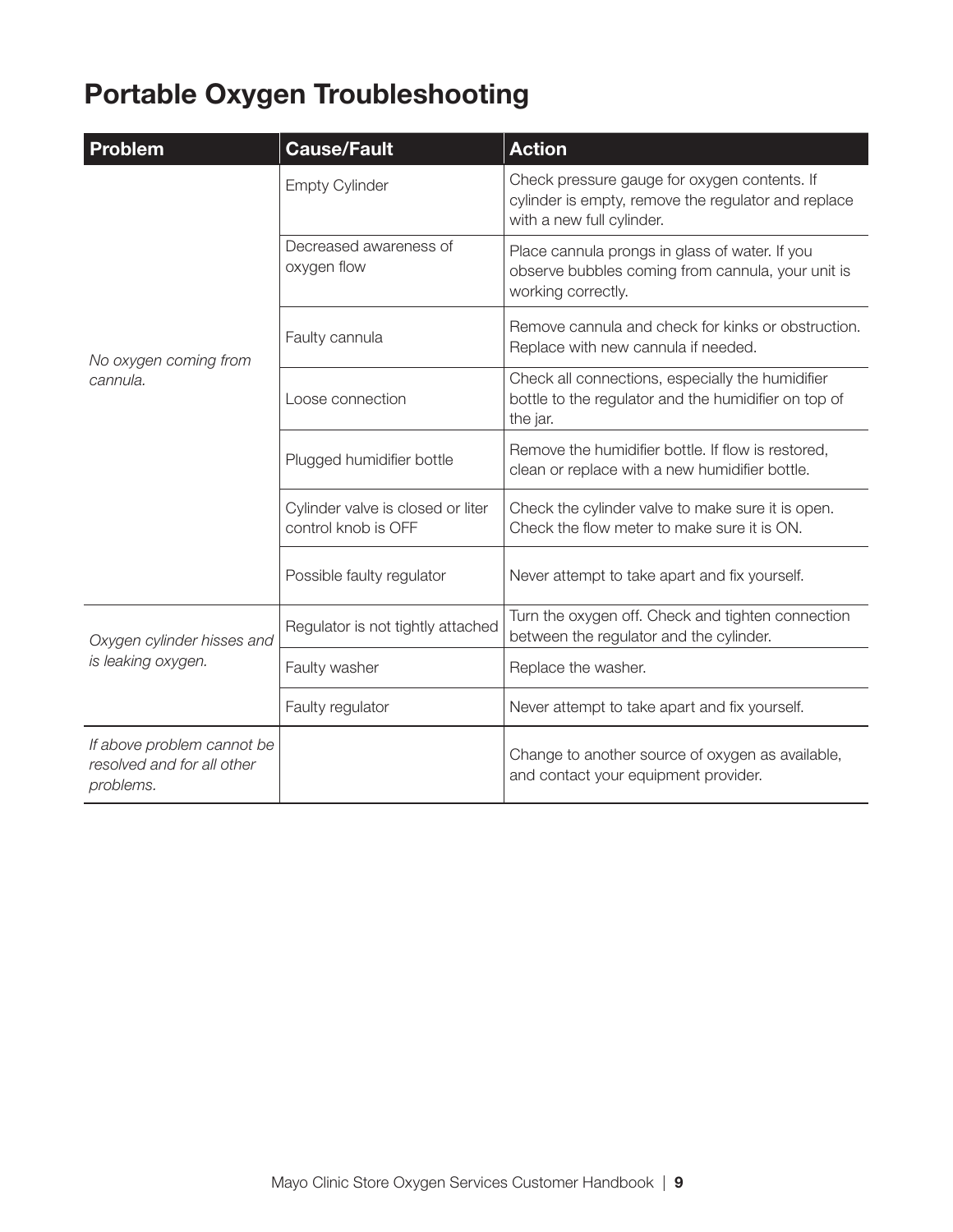## Portable Concentrator Troubleshooting

| <b>Problem</b>                                                        | <b>Cause/Fault</b>           | <b>Action</b>                                                                                                                                                        |  |
|-----------------------------------------------------------------------|------------------------------|----------------------------------------------------------------------------------------------------------------------------------------------------------------------|--|
| No oxygen seems to be<br>flowing through the system.                  | Cannula is not connected     | 1. Place the end of the cannula in a glass of water<br>and look for steady flow of bubbles. If you can<br>see the bubbles, oxygen is flowing through the<br>tubing.  |  |
|                                                                       | tightly                      | 2. If you can't see any bubbles, check to see that<br>the cannula is connected tightly to the oxygen<br>system and that the nipple adapter is screwed on<br>tightly. |  |
|                                                                       | Tubing kinked                | Check tubing for bends, kinks or other obstructions.                                                                                                                 |  |
| Unable to dial prescribed<br>flow rate.                               | Obstructed humidifier bottle | Disconnect the humidifier bottle. If flow is restored,<br>replace with a new humidifier.                                                                             |  |
|                                                                       | Obstruction in tubing        | Disconnect tubing. If the flow rate is restored,<br>replace with new tubing.                                                                                         |  |
|                                                                       | Obstruction in cannula       | Disconnect cannula from tubing. If the proper flow<br>rate is restored, replace with a new cannula.                                                                  |  |
| Unit is not operating                                                 | Battery not charged          | Check battery level. Charge battery if needed.                                                                                                                       |  |
|                                                                       | No power                     | Check power source (fuse or circuit breaker). Wall<br>switch that controls plug may be switched off. Try<br>another plug.                                            |  |
| Unit is Alarming                                                      | No breath alarm              | Verify cannula is connected to unit and positioned in<br>the nose properly.                                                                                          |  |
|                                                                       | Battery level low            | Connect the unit to A/C or D/C charger to charge<br>the unit.                                                                                                        |  |
|                                                                       | Unit overheating             | Check and clear the intake and exhaust areas.                                                                                                                        |  |
| If above problem cannot be<br>resolved and for all other<br>problems. |                              | Change to another source of oxygen as available,<br>and contact your equipment provider.                                                                             |  |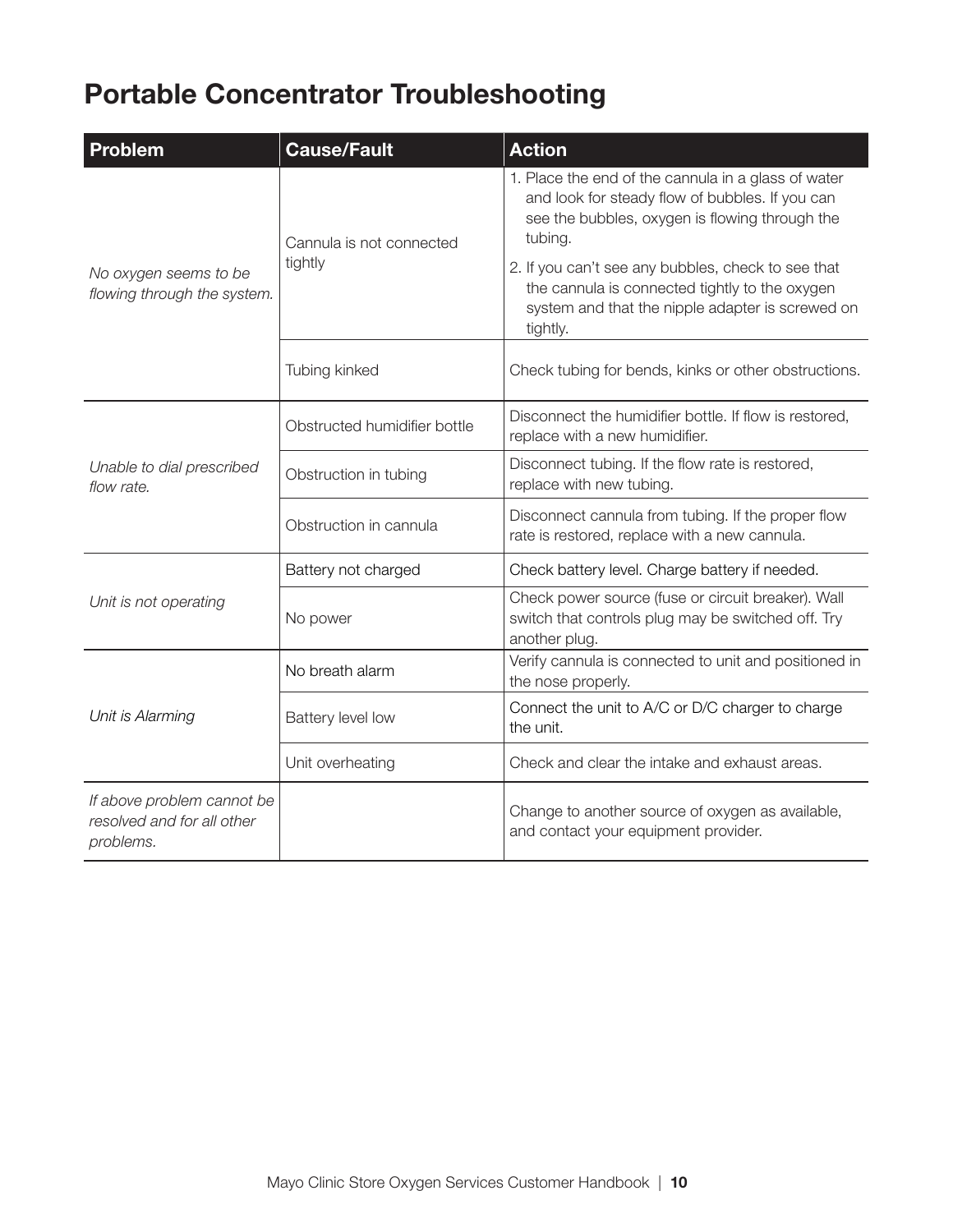# Cylinder Refill System Troubleshooting

| <b>Problem</b>                                                               | <b>Cause/Fault</b>                                       | <b>Action</b>                                                                                                                                                                                                                                                        |  |
|------------------------------------------------------------------------------|----------------------------------------------------------|----------------------------------------------------------------------------------------------------------------------------------------------------------------------------------------------------------------------------------------------------------------------|--|
| Power switch is on but no<br>LEDs are illuminated.                           | Device is not plugged in or<br>there is a power failure. | Check the power outlet and verify that the device is<br>plugged in.                                                                                                                                                                                                  |  |
|                                                                              | Unit was not started properly                            | 1. Turn unit on and allow for low O <sub>2</sub> light to turn off.                                                                                                                                                                                                  |  |
|                                                                              |                                                          | 2. Press the start/stop button to fill the cylinder.                                                                                                                                                                                                                 |  |
| Cylinder is connected but<br>not filling.                                    | Cylinder is not fully connected                          | Press the cylinder disconnect button and remove<br>the cylinder. Verify there is no obstruction to the<br>cylinder fill connection. Retry connecting the<br>cylinder with firm downward force.                                                                       |  |
|                                                                              | Cylinder is not fully closed                             | Press the cylinder disconnect button and remove<br>the cylinder. Verify that the tank is in the closed<br>position.                                                                                                                                                  |  |
| Yellow LED is illuminated or<br>blinking.                                    | Incorrect oxygen pressure from<br>the concentrator       | Verify that the oxygen concentrator and fill unit are<br>connected properly. Check for kinked or obstructed<br>tubing.                                                                                                                                               |  |
|                                                                              | The fill unit has detected low<br>oxygen purity          | Press the start/stop button. Check the flow meter<br>on the concentrator and verify the flow is $\leq$ 3 LPM<br>(5L concentrator) or $\leq$ 7 LPM (10L concentrator).<br>Wait 5 minutes and press the start/stop button.                                             |  |
| Red LED is illuminated or                                                    | Average oxygen purity in the<br>cylinder is below 90%    | Press the stop button. Disconnect the cylinder from<br>the device and empty it. Do not use the cylinder.<br>Check the flow meter on the concentrator and verify<br>the flow is $\leq$ 3 LPM (5L concentrator) or $\leq$ 7 LPM<br>(10L concentrator). Wait 5 minutes. |  |
| blinking.                                                                    | The device has detected a<br>problem with the cylinder   | 1. Check the cylinder to verify it is full.                                                                                                                                                                                                                          |  |
|                                                                              |                                                          | 2. Check the cylinder to verify it is closed.                                                                                                                                                                                                                        |  |
|                                                                              |                                                          | 3. Check that the cylinder is connected properly.                                                                                                                                                                                                                    |  |
| Red LED is illuminated<br>and the audible alarm is<br>sounding continuously. | The device has detected a<br>system malfunction          | Verify the cylinder is centered. If not, adjust it until it<br>is sitting correctly on the Cylinder Rest. Otherwise,<br>turn off the device and wait 5 minutes. Restart the<br>device.                                                                               |  |
| If above problem cannot be<br>resolved and for all other<br>problems.        |                                                          | Change to another source of oxygen as available,<br>and contact your equipment provider.                                                                                                                                                                             |  |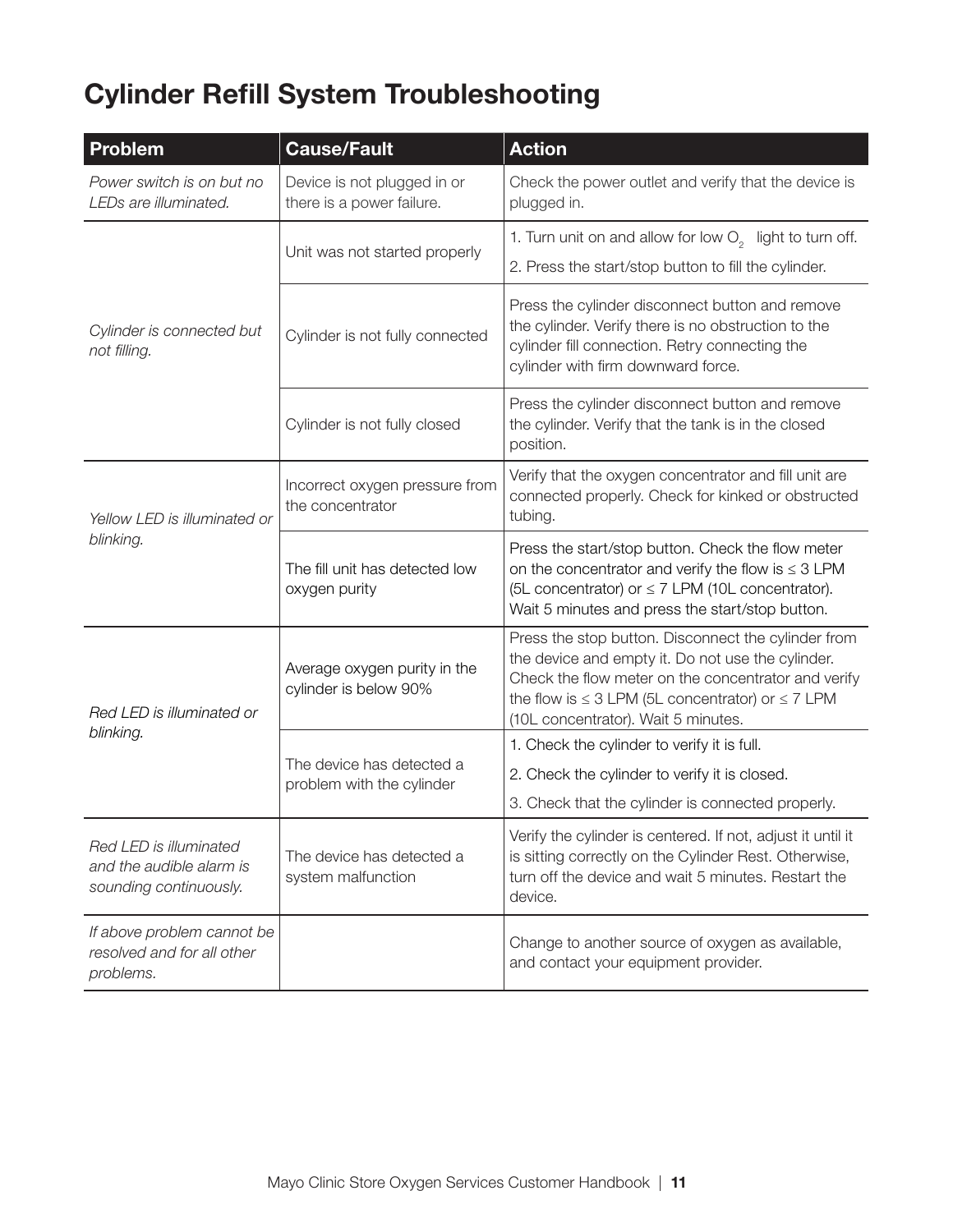#### Items Required for Initial Setup for Medicare/Medical Assistance Recipients

- Valid Home Oxygen Prescription
- Appropriate diagnostic testing supporting provider's oxygen prescription
- Face to Face visit documentation in your medical record regarding continued need for oxygen in treatment of your diagnosed medical condition
- Medicare/Medical Assistance insurance information and updated demographics

#### Beneficiaries Entering Medicare

- A patient who was receiving home oxygen therapy under commercial insurance and is transitioning to Medicare coverage must requalify to meet Medicare coverage. This must be done, up to 30 days prior to starting Medicare.
- Patient must have a face to face documented by the treating physician on continued need for oxygen in treatment of your diagnosed medical condition.
- A prescription for renewal of your home oxygen will need to be faxed to your supplier indicating your prescribed liter flow, frequency and duration of need including medical condition requiring its use.
- Insurance requires new testing to be done to ensure your prescription is continuing to meet your medical needs.
- Patients will be required to sign new delivery tickets confirming reset up of your home oxygen therapy under Medicare coverage.

#### Switching Equipment Suppliers Requirements

- If a patient would like to change from another supplier to our store, we will need specific information to be able to provide home oxygen therapy for insurance.
- Current Insurance Information and demographics
- The Mayo Clinic Store will determine patient eligibility to transfer based on number of months billed by another provider
- Original Certificate of Medical Necessity (CMN) from previous supplier
- Original Testing qualifying patient for home oxygen therapy
- Original face to face documenting continued need for oxygen in treatment of your diagnosed medical condition
- New prescription and face to face office visit note within 1 month of supplier transfer. This must be obtained by new supplier prior to any dispensing of equipment.

#### Yearly Oxygen Prescription Requirements

- Every year, you will need to visit your primary physician or pulmonologist for a face to face visit documenting in your medical record regarding continued need for oxygen in treatment of your diagnosed medical condition.
- A prescription for renewal of your home oxygen will need to be faxed to your supplier indicating your prescribed liter flow, frequency and duration of need including medical condition requiring its use.
- Your physician may require further testing to be done to ensure your prescription is continuing to meet your medical needs.
- Continued use of oxygen equipment is required as a condition of continued coverage for all insurances.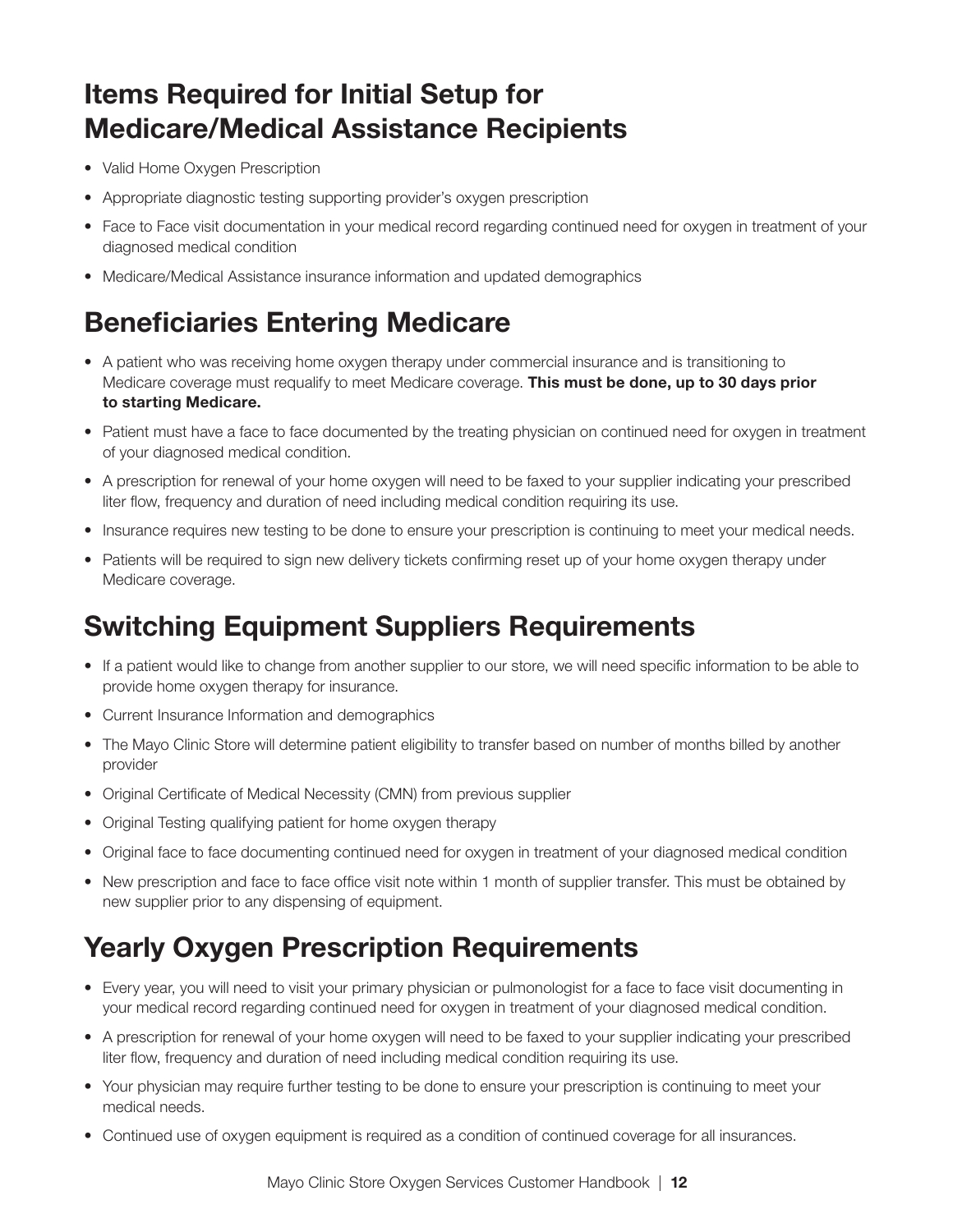#### Home Safety Information

E.D.I.T.H - Exit Drills In The Home Fire Safety Information



**Draw a floor plan** of your home and mark two ways out of every room, especially the bedrooms. Go over these escape routes with every member of your household.

Agree on a meeting place outside your house where every member of the household will meet after escaping a fire and wait there for the fire department to arrive. This lets you count heads to make sure everyone is there, and to tell the fire department if anyone is missing.

Practice your escape plan at least a couple times a year. Hold a fire drill in your home. Appoint someone to be a monitor and have everyone take part in the drill. A fire drill is not a race, but practice to get out quickly ... remember to be careful.

Make your fire drill realistic ... pretend that some exits are blocked by fire and practice getting out different escape routes. Pretend that the lights are out and that some escape routes are getting smoke in them

#### Smoke Alarms With working Smoke Detectors

— Cuts your risk of dying in a home fire almost in half. Install Smoke Detectors outside of every bedroom and on every level of your home including the basement. Follow the installation instructions carefully. Change Smoke Detector batteries at least once every year.

#### Home Fall Prevention **Checklist**

Each year, thousands of older Americans fall at home. Many of them are seriously injured, and some are disabled. Falls are often due to hazards that are easy to overlook but easy to fix. This checklist will help you find and fix those hazards in your home. The checklist asks about hazards found in each room of your home. For each hazard, the checklist tells you how to fix the problem. At the end of the checklist, you'll find other tips for preventing falls.

**FLOORS** Have a clear path from room to room

**STAIRS AND STEPS** Fix loose or uneven steps; make sure carpet is firmly attached to every step

**KITCHEN** Move items in your cabinets; keep things you use often on the lower shelves (about waist level), if you must use a step stool, get one with a bar to hold on to; never use a chair as a step stool

**BATHROOMS** Put a non-slip rubber mat or self-stick strips on the floor of the tub or shower; consider putting grab bars inside the tub and next to the toilet

**BEDROOMS** Put in a night-light so you can see where you're walking; some night-lights go on by themselves after dark

#### Other Things You Can Do to Prevent Falls

Have your doctor or pharmacist look at all the medicines you take, even over-the-counter medicines; some medicines can make you sleepy or dizzy

Have your vision checked at least once a year by an eye doctor; poor vision can increase your risk of falling.

Think about wearing an alarm device that will bring help in case you fall and can't get up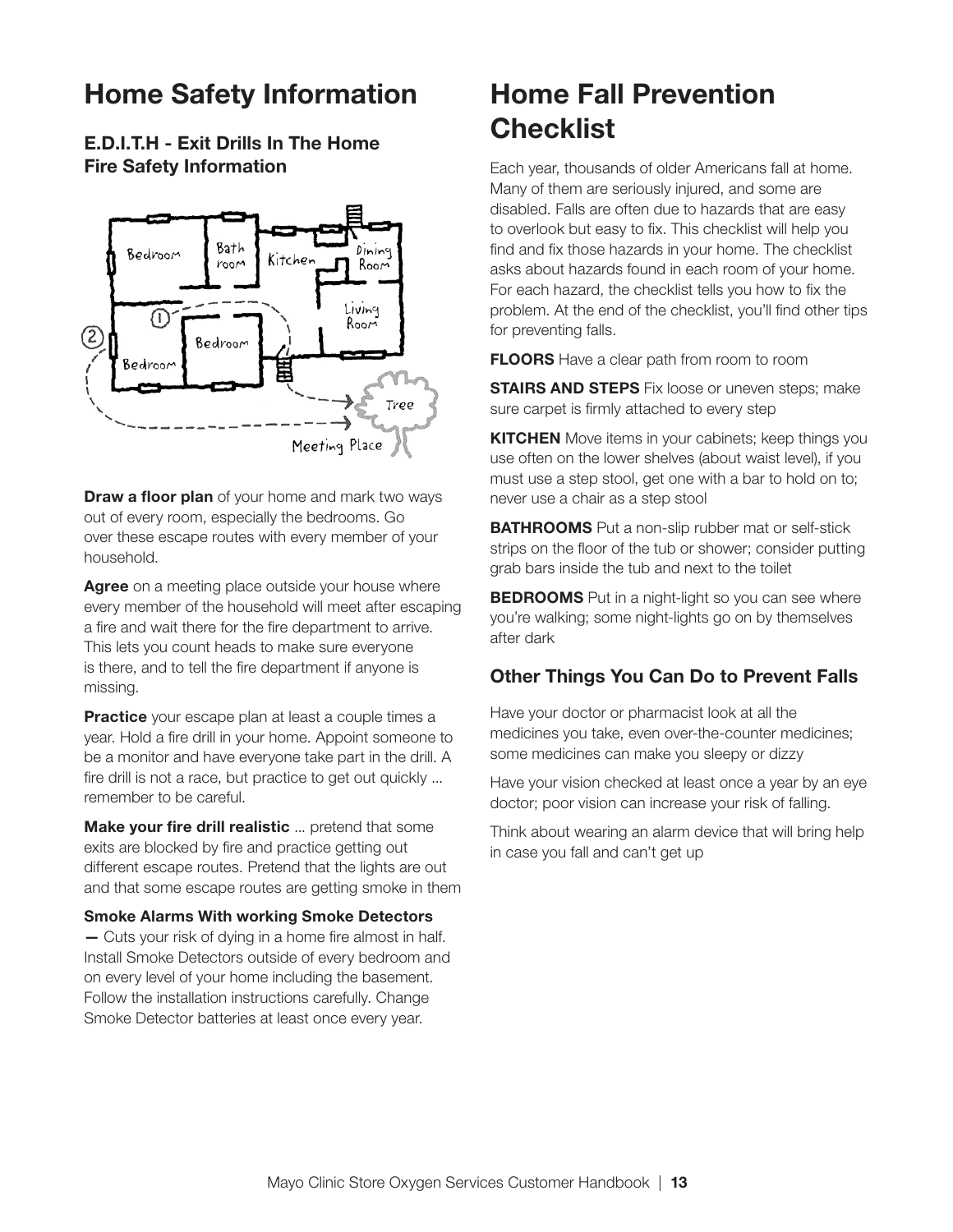#### Preparing for an **Emergency**

All states have disasters. It is smart to prepare for the unexpected. Before a disaster, learn how you will know there is an impending hazardous event. Familiarize yourself with the signs of events that come without warning and know the local advance alerts and warnings and how you will receive them. Knowing about the local emergency plans for shelter and evacuation and local emergency contacts will help you develop your household plan and will also aid you during a crisis

- 1. Make your Emergency Kit You can start with the basics and add on over time.
- 2. Make a Family Communications Plan If you are separated and cannot get in touch with your family, each family member should call the same contact out-of-state. Have an emergency contact in your local area, a contact out-of-state, and a neighborhood meeting place.
- 3. Make a Family Evacuation Plan In an emergency you may need to leave your home quickly. Make sure everyone knows the plan. Include a plan for pets in case you need to evacuate.
- 4. Make a Plan for People with In-Home Needs Consider helping neighbors who may have special needs. Identify a neighbor or family member who can help if a care provider cannot get to your family member with special needs.

#### Home Emergency Kit

In an emergency, having these few items in your home can help keep your family safe.

- Water at least 1 gallon per person per day
- Wired telephone
- Can opener (non-electric)
- First aid kit
- Battery powered radio
- Flashlight & battery-powered lantern
- ABC type fire extinguisher
- 3-day supply of canned or dried foods
- Smoke detectors and carbon monoxide detectors
- 3-day supply of baby food and formula
- Prescription medication
- Hand cleaner/sanitizer

If you lose power, eat the food in your refrigerator first. Without power, a refrigerator should keep food at a safe temperature for about four hours.

#### Grab Bag

You may have to leave your home quickly in an emergency. Some important items are

- One day's clothing and shoes for each family member
- Towels, blankets or sleeping bags
- Personal care products (diapers, feminine hygiene products)
- Flashlight and extra batteries
- Prescription medications & CPAP
- Granola bars/trail mix
- Extra set of car keys
- Cash & prepaid phone card
- Copies of important documents: Medical and prescription information, passports, birth certificates, driver's license, insurance papers, contact list of family and friends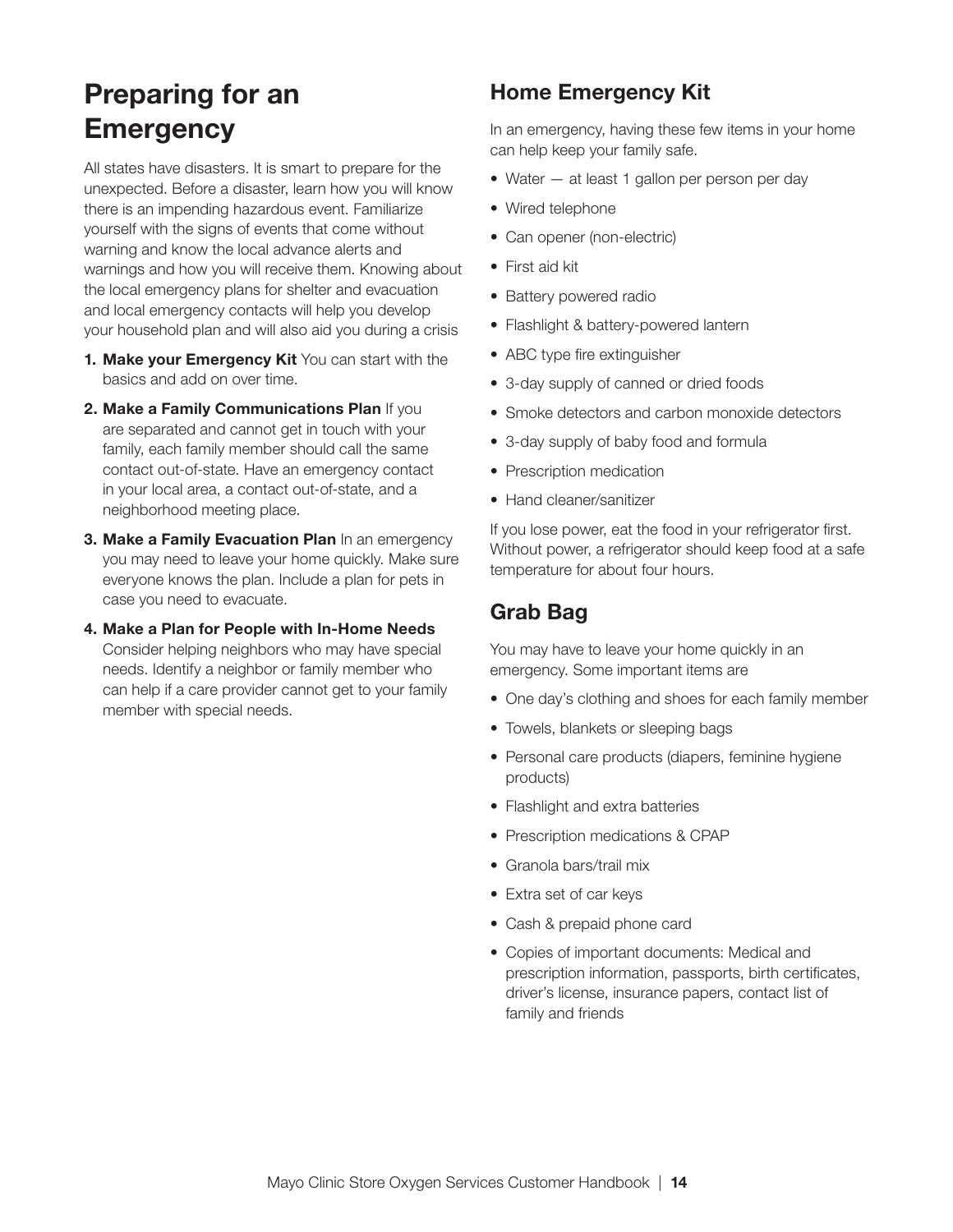#### In the Event of Inclement Weather/Natural Disaster

#### Please consider the following.

- Flooding
	- Move equipment to a higher level
	- Consider alternate arrangements for shelter. If possible, attempt to take oxygen equipment with you.
	- Evacuation/emergency escape routes
	- List of contact info family, friends, doctor info
	- Determine needs for emergency supplies water, food and medical supplies
	- Review your communities emergency plan
	- Make sure to have a sufficient amount of backup tanks for your oxygen
	- Listen to Radio have a radio with batteries or hand crank in case of electrical failure
- Tornados/Severe Thunderstorms
	- Listen to the Radio have a radio with batteries or hand crank in case of electrical failure
	- Move to a lower level, underground is best or use a small interior room without windows or a hallway
	- Protect your head and crouch down if possible
	- Make sure to have a sufficient amount of backup tanks for your oxygen
	- Consider alternate arrangements for shelter. If possible, attempt to take oxygen equipment with you.
- Severe Winter Storms
	- Listen to the Radio have a radio with batteries or hand crank in case of electrical failure
	- Gather Food, water, blankets, medically required items and medication
	- Make sure to have a sufficient amount of backup tanks for your oxygen
	- Consider alternate arrangements for shelter. If possible, attempt to take oxygen equipment with you.
- Alternate Arrangements
	- Have appropriate quantity of oxygen tanks on hand for backup
	- Consider a backup generator for power failures
	- Make arrangements for an alternate location where you could stay in case of a natural disaster (i.e., family, friends or hotel). If possible, attempt to take oxygen equipment with you.

#### Attention Oxygen Concentrator Users – Please contact your utility company to be added as a priority user due to medical conditions.